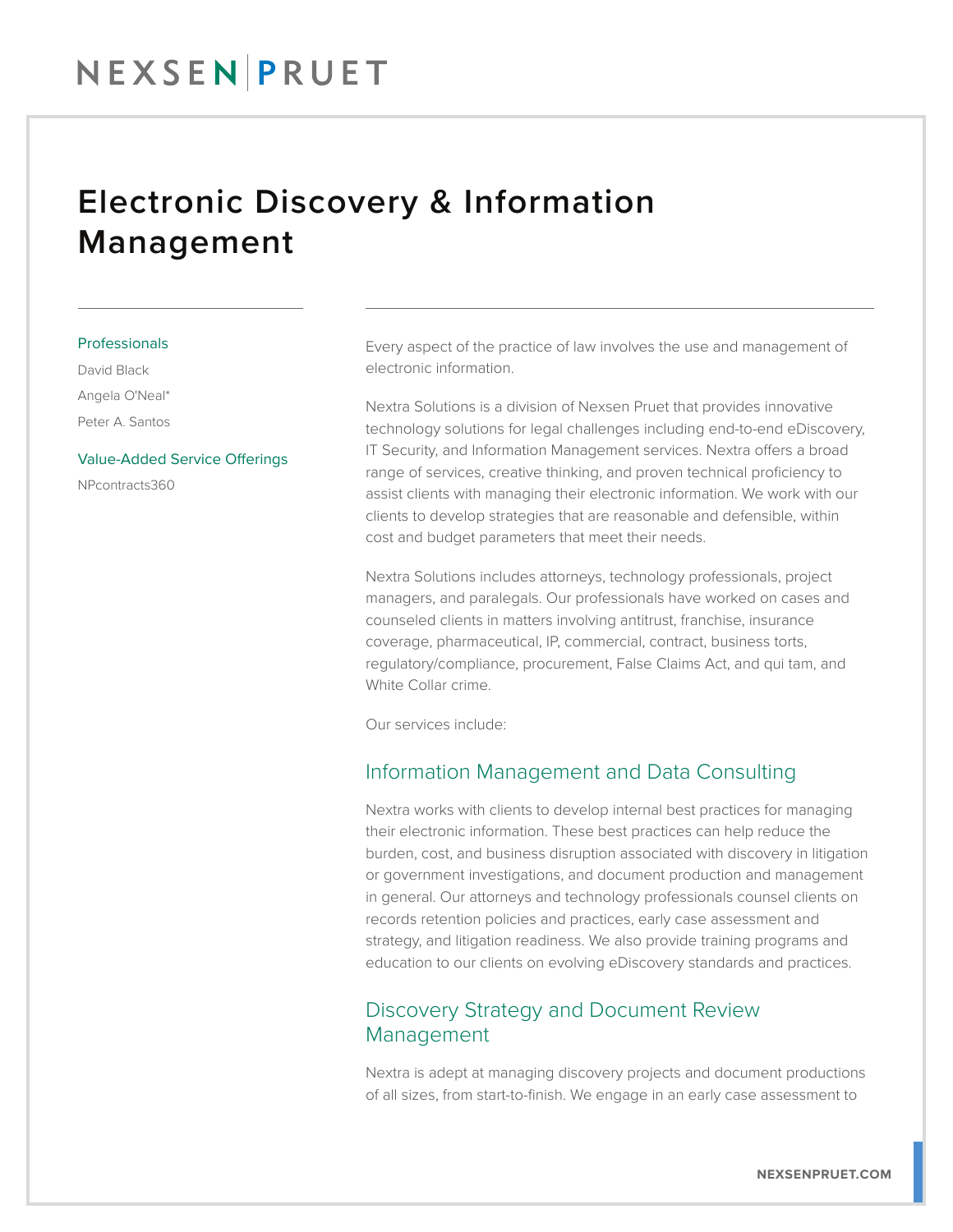## NEXSENPRUET

help our clients understand the risks and expectations of litigation. We advise clients on preservation obligations and collection strategies that are defensible before courts or government bodies, and also assist in preparing for Rule 26(f) conferences and eDiscovery discovery negotiations. We utilize sophisticated and advanced technology—including clustering, concept based analytics, and predictive coding—to increase the speed of review projects. Our document review tools are focused on project management and incorporate state-of-the-art technology to increase efficiency and accuracy during review. Our document review attorneys train and work on an advanced review platforms in firm facilities dedicated to document review projects.

### Data Hosting

Nextra's cost-effective data processing and high-speed hosting capabilities offer excellent value. Our clients can select from different data hosting options ranging from online meeting rooms for document storage and collaboration, to full-fledged document review platforms with advanced Content Analytics search engines. Our cloud-based systems are fully accessible, on a 24/7 basis, from any location, and provide a secure platform for managing discovery and storing sensitive material.

#### Information Security

Nextra provides customized information security services designed to improve the resilience of your IT infrastructure. We help your organization develop comprehensive strategies to achieve practical technology policies that govern your processes and procedures effectively, reliably, and securely. Our approach is designed to help organizations meet today's regulatory compliance requirements and secure assets from cybersecurity threats.

### Forensic Collection

Nextra physically acquires electronic data using methodologies that meet evidentiary requirements with respect to authentication and chain-of-custody. We ensure that all potentially responsive information is collected using a defensible process and protected for future access. We collect data from any number of electronic sources such as social media, SmartPhones, personal computers, shared drives, or servers, etc. Forensic analysis can also recover deleted documents, emails, or text messages.

### Litigation Support / Trial Technology

Nextra has full time litigation support staff trained in the latest trial/litigation support tools. We can assist with trial, mediation, motion, and hearing needs such as creation of complex demonstrative exhibits, audio and video editing, and digital evidence presentation